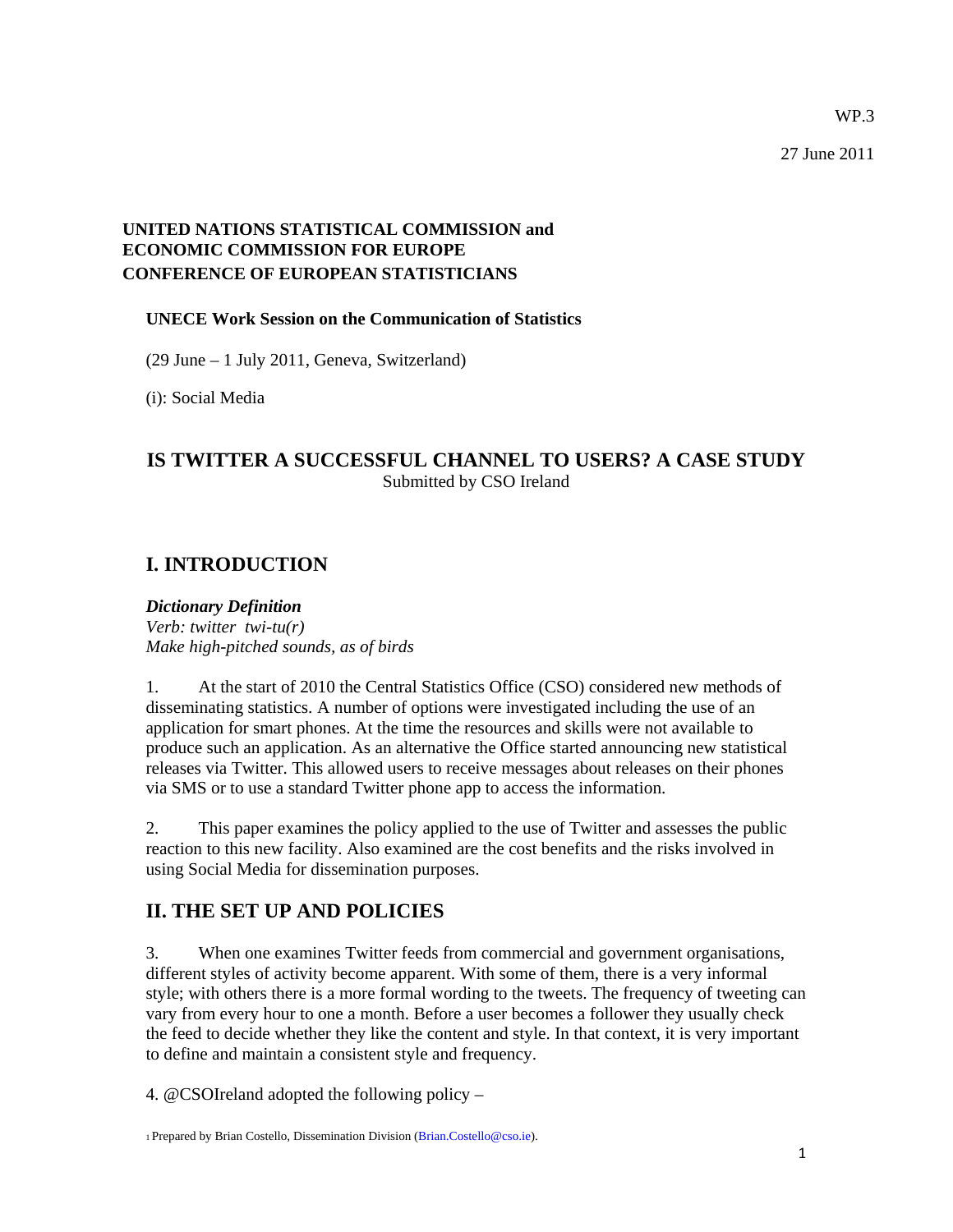- Whenever the CSO publishes a release (which is always at 11am), a tweet is issued containing the headline and a link to that release.
- A very limited number of other ad-hoc announcements are issued as tweets.
- @CSOIreland follows a limited number of state or international organisations.
- The Office does not engage with or respond to any tweets even if they refer to @CSOIreland or the CSO in general.

5. Google FeedBurner passes the RSS feed for Latest Releases and Publications into Twitter. The headline for the release is used as the text for the tweet and a short URL to the release is provided. No intervention is required once the RSS feed has been updated. @CSOIreland generally tweets just over 20 tweets per month, 90% of which are via the RSS feed with 10% as ad hoc manual tweets. The Dissemination Division takes ultimate responsibility for what is tweeted. Requests often come from other CSO divisions to issue Twitter announcements, but these are rationed to what would be considered "newsworthy" tweets for a significant number of followers. The view is that "over-tweeting" may cause followers to cancel off (unfollow) @CSOIreland. Ideally the number of tweets should range from 5 to at most 10 a week. It was also considered to split releases across multiple Twitter accounts, one for the Economy, one for Agriculture, etc, but in the end the Office opted for a single feed. Followers have reacted positively to the variety of topics covered by the single feed.



Figure 1. The number of tweets per month from @CSOIreland

6. The policy is to use Twitter as a one-way channel for information. The Office does not engage in any conversational communication either to specific followers or to all followers. There are a very limited number of tweets from the public posing questions to the CSO and no response is given to them. It is assumed that if they require the information they will go through the established channels (information@cso.ie or via telephone) to get the information. @CSOIreland does not as a matter of course follow its followers, and this prevents them from sending Direct Messages which require actioning. This policy may be revised at a future point.

# **III. OUR FOLLOWERS**

1 Prepared by Brian Costello, Dissemination Division (Brian.Costello@cso.ie).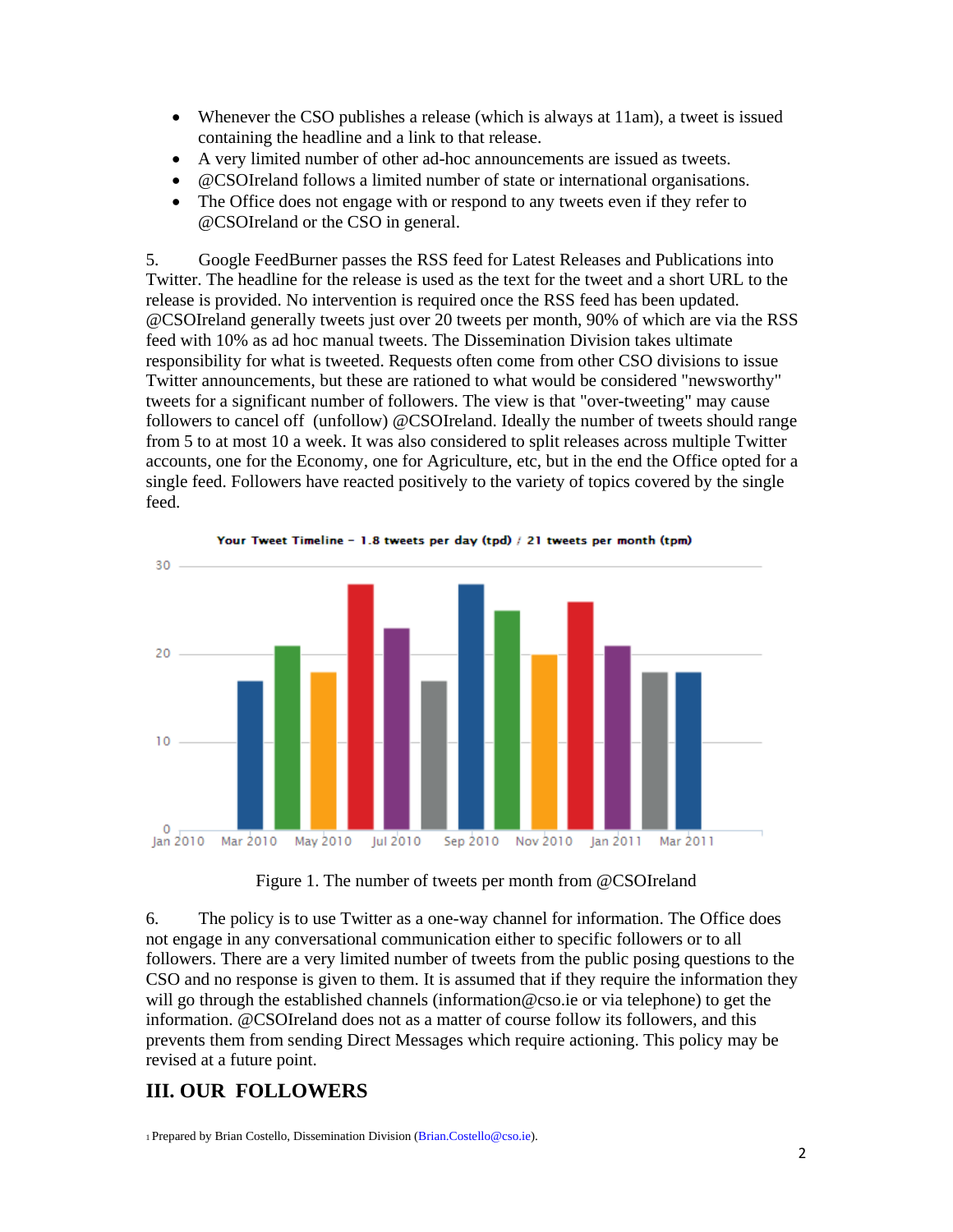7. When the CSOIreland Twitter feed started in March 2010 it was hoped to achieve in the region of 250 followers. This has been well exceeded with the number in April 2011 having reached over 1,800 and continuing to rise on a daily basis. Followers range from politicians to students, from state organisation to small businesses. When compared to other similar twitter feeds, relative to populations in other countries, it rates well. The other methods of notifications to users are mailing lists (which Twitter has now well exceeded) and RSS feeds. The Releases and Publications RSS feed has in the region of 1000 visits per day so with Twitter at over 1,800 followers it has now become the main notification channel for users of CSO statistics.



Figure 2. Followers, politicians; students; state organisation and small businesses

8. Another aspect of Twitter which affects the coverage is the number of re-tweets a feed will get. This provides a multiplier factor to the coverage of announcements particularly if the re-tweeting is carried out by Influential or Highly Influential followers. The CSO regularly measures this activity using Topsy.com. It gives the Office feedback on what releases are creating interest. In the case below one tweet about small business R&D was re-tweeted six times so it went out to our followers and a further 5000 followers.



# **II. THE HIGHS AND THE LOWS**

9. The major benefit of Twitter as a feed over RSS is the information organisations can get from the activity around their tweets. The Twitter Bio can help to identify the type of

1 Prepared by Brian Costello, Dissemination Division (Brian.Costello@cso.ie).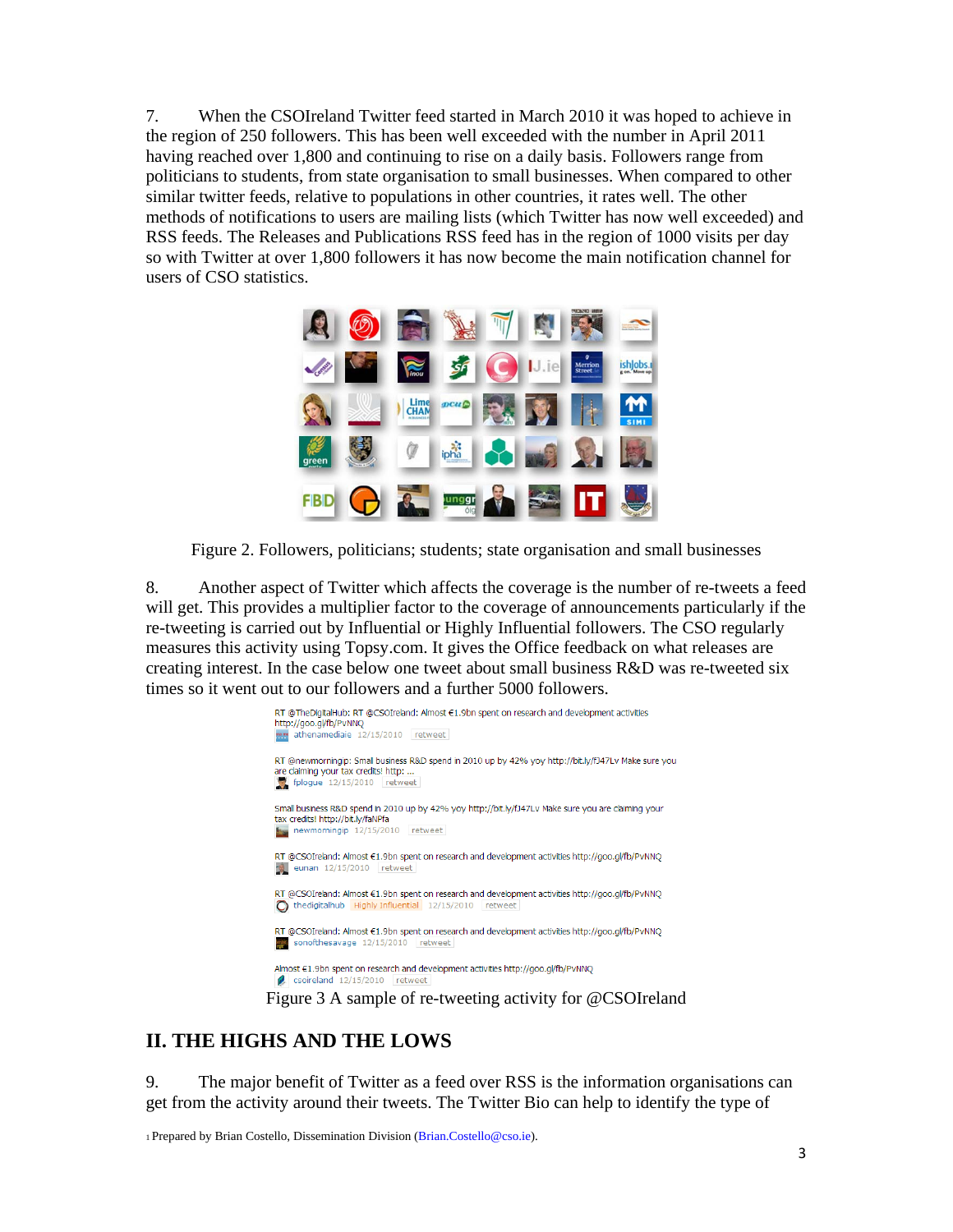people and organisations following a feed. Retweets and comments give an indication of interest in particular statistical releases. The Twitter search box along with "Tweets near you" is used to regularly monitor @CSOIreland for comments. Statistical divisions are encouraged to review Twitter activity around their own releases. The following are a number of the positive comments seen.

- *Everyone, say hello to @csoireland*
- *@CSOIreland Its great to see the disability question on the Census again. Very useful information for service planners.*
- *I nominate @CSOIreland for a Shorty Award in #government because they serve their purpose well on Twitter.*
- *Lastly (these are really, really useful) @CSOIreland @ElectionsIRL @Electionlit. End of #FF for this week.*
- *Measuring Ireland's Progress. Loves it. http://bit.ly/bXsTAc #statporn.*
- *Very interesting from @CSOIreland gap between public and private sectors remains. http://bit.ly/cFVPwe (Full analysis on blog to come).*

10. There are also negative comments about the CSO on Twitter. Generally they are unrelated to the Twitter feed and are comments about the website and the difficulty in locating information. Even before the CSO started tweeting in 2010 there was plenty of tweets related to the CSO and statistics. With the @CSOIreland presence on Twitter it allows people to reference the feed to read the useful statistical outputs the Office provides. The following are some of the negative tweets.

- *Bad, bad Windows-dependent Irish gov stats site. http://t.co/MEW7ASS*
- *Trying to figure out the gender split in Ireland. http://cso.ie not being awfully helpful :S*
- *Lies, damned lies RT @CSOIreland: Tomorrow, 20.10.2010 is World Statistics Day*

11. The policy of not responding to negative tweets may be seen as a lack of defence of the reputation of official statistics. However there are three arguments which justified this as the correct stance. Firstly, the monitoring and responding to tweets would increase the workload for the Dissemination team significantly. Secondly, any response may generate further criticism and end up spiraling into an ongoing argument. Thirdly, there are comments being made about the CSO across bulletin boards, Facebook, Wikipedia and other areas of the web. The resources required to contribute to all these public fora would escalate over time. It is an excellent practice to monitor all comments about the Office on the web and Google Alerts is use to check daily on these. This can be helpful to allow the Office to react to problem areas but no direct and public responses to individual comments take place. Another approach could be to encourage staff to respond via personal Twitter identities to tweets. However this blurs the line between their personal activity on the web and official activity. Any statement made by staff of the Office regarding statistics should be made with the full authority and backing of the Office, in which case it should be made directly by an identifiable CSO source.

### **IV. COSTS AND BENEFITS**